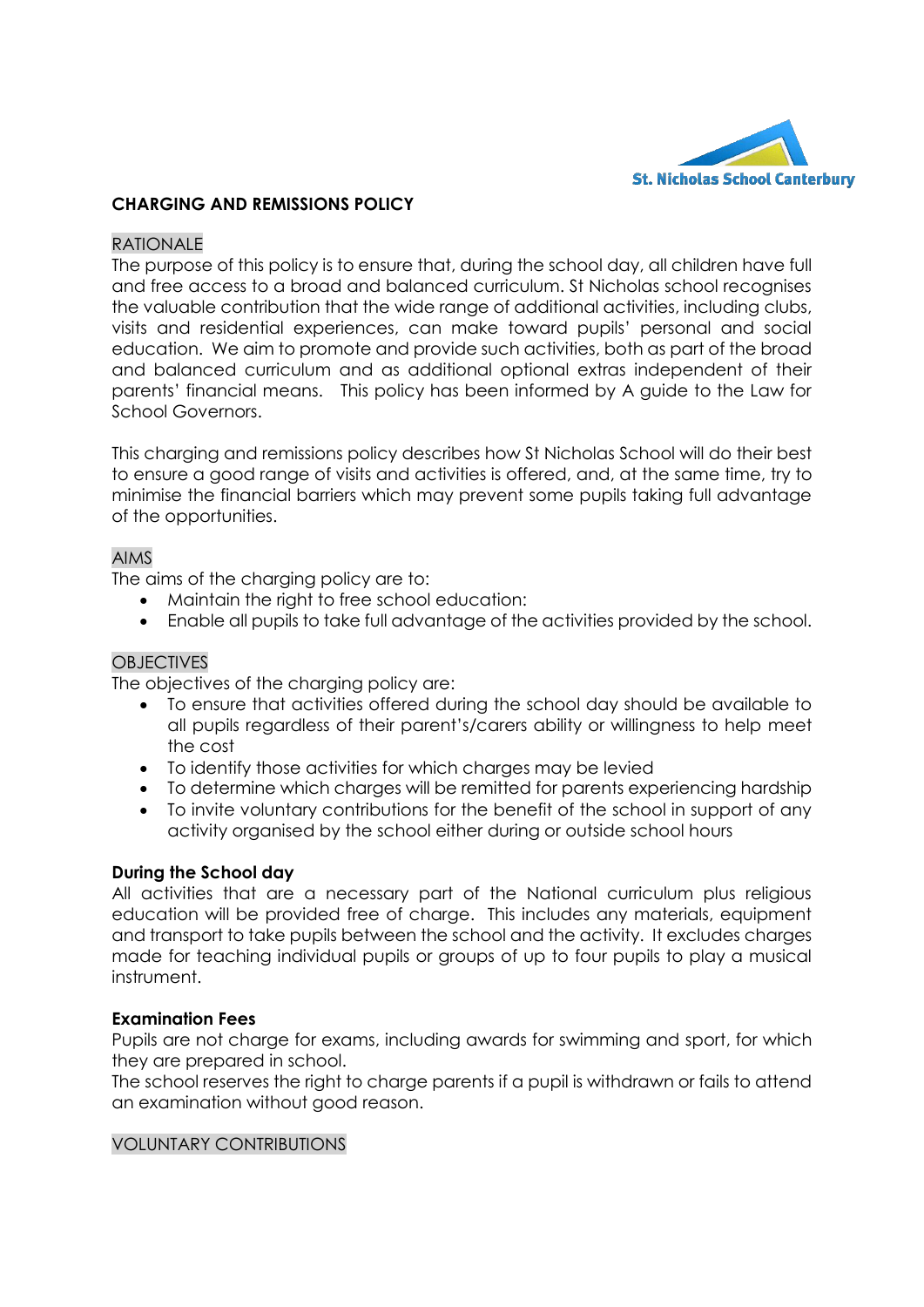These may be sought for activities during the school day which entail additional costs e.g.

- Theatre workshops and performances;
- Swimming and riding;
- Educational visits e.g. costs of day visits/trips arranged for individual classes;
- Some ingredients for practical subjects which entail the product going home;
- Snacks and drinks for their child:
- The board and lodging element of all residential trips and visits except in the case of pupils whose parents are in receipt of income support or family credit
- The cost of transport direct from home to an activity sanctioned, though not provided by the LEA or school, such as work experience

No pupil will be prevented from taking part in an outing because parents are unwilling or unable to pay; no pupil will be treated differently. But it may happen that without sufficient contributions the activity may have to be cancelled. This will be made clear to parents in a letter advising details of the activity.

# **Optional activities outside the school day**

St Nicholas School will charge for optional, extra activities provided outside the school day e.g.

- Breakfast club;
- After school clubs:
- Football trips;
- Theatre trips:

Participation in the optional extra activity is on the basis of parental choice and a willingness to meet the charges.

# REMISSION

In order to remove financial barriers from disadvantaged pupils, the governing body has agreed that some activities and visits where charges can legally be made will be offered at no charge or a reduced charge to parents in particular circumstances. It is the policy of the governing body:

- To remit charges for board and lodging to parents in receipt of income support and family credit
- To delegate to the chairman and the Headteacher the determination of any individual case arising from the implementation of the policy
- The governing body will agree a fund with the budget to support this policy
- The Headteacher in consultation with the Chair of the Governors will make authorisation of remission and will review individual cases.

# **Responsibilities**

The day to day management of the fund will be devolved to the Headteacher who will determine the proportion of costs of an activity which should be charged to public or non-public funds.

Staff organising activities must do so within the provisions of this policy. Plans, at the draft stage, should be submitted to the senior management team for consideration and approval.

### MONITORING AND EVALUATION

The Headteacher has the responsibility for monitoring and evaluating the implementation of the policy.